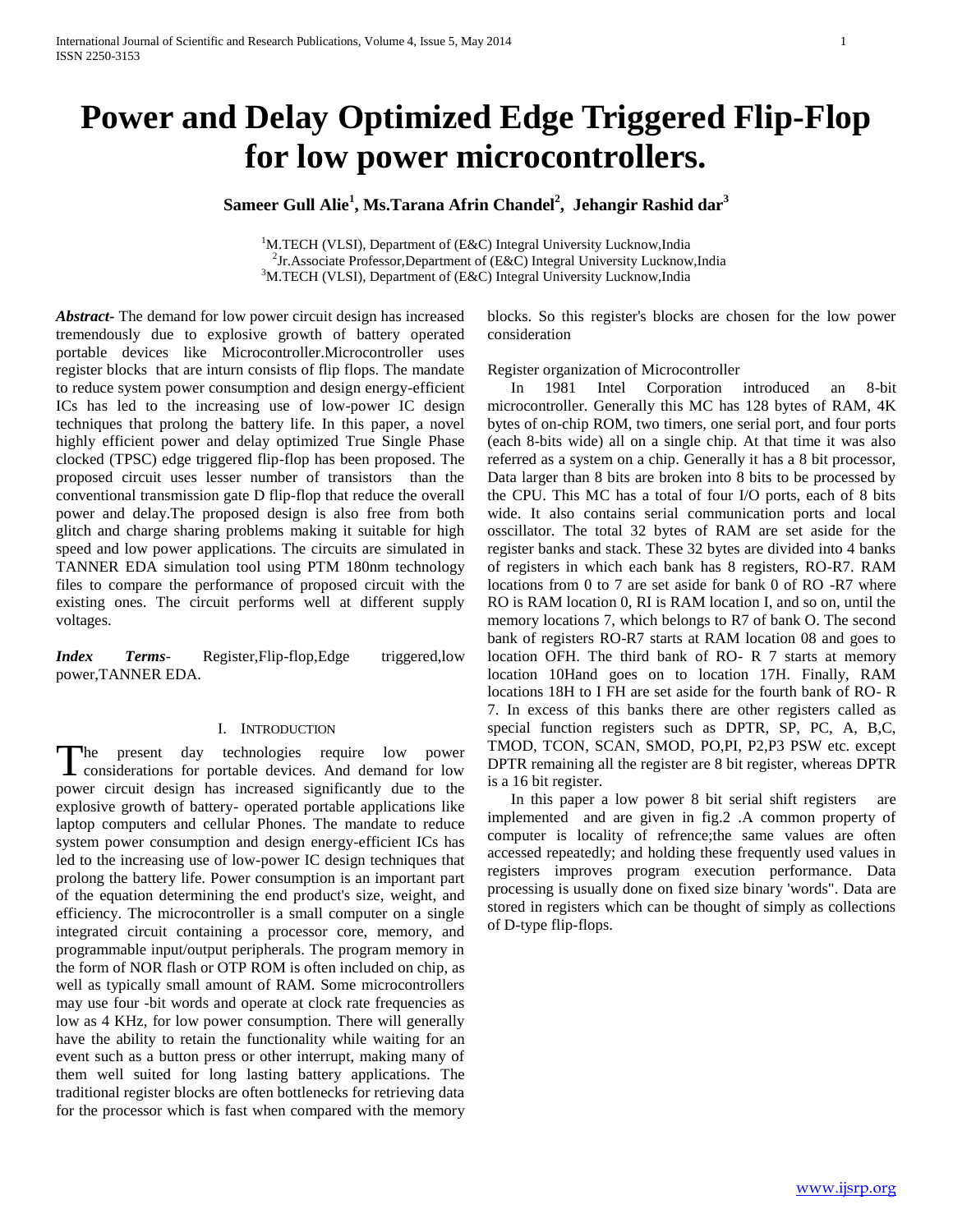

**Figure 1:RAM Allocation in microcontroller**



#### **Figure 2: Serial 8-bit register with parallel output.**

 The D flip flop is the most common flip flop used as the register functional blocks. The Q output takes on the state of the D input at the moment of a positive edge at the clock pin or negative edge if the clock input is active low). It is called the D flip-flop for this reason, since the output takes the value of the D input or data input, and delays it by one clock cycle. The D flipflop can be interpreted as primitive memory cell, zero order hold, or delay line. Whenever the clock pulses, the value of Qnext is D and Qprev otherwise. Most D-type flip-flops in ICs have the capability to be forced to the set or reset state (which ignores the D and clock inputs). These flip-flops are very useful, as they fonn the basis for shift registers, which are an essential part of many electronic devices. The advantage of the D flip-flop over the D-type "transparent latch" is that the signal on the D input pin is captured the moment the flip-flop is clocked, and subsequent changes on the D input will be ignored until the next clock event. An exception is that some flip-flops have a "reset" signal input, which will reset Q (to zero), and may be either asynchronous or synchronous with the clock. The fig 2 circuit shifts the contents of the register to the right, one bit position on each active transition of the clock. The input X is shifted into the leftmost bit position.

*Types of D Flip-Flops* a. Classical edge-triggered D flip-flop b. Master–slave pulse-triggered D flip-flop

### c. Edge-triggered dynamic D storage element

 This paper is organised as follows. In section II, conventional D flip –flop have been discussed, section III presents proposed Flip Flop. In section. IV simulation results are presented .In section V,the paper ends with conclusion.

# II. EXISTING D FLIP FLOP

*a . Conventional D Flip Flop using transmission gate* 



**Figure 3: Master –Slave TG FF**

 A master-slave D flip-flop is created by connecting two gated D latches in series, and inverting the enable input to one of them. It is called master- slave because the second latch in the series only changes in response to a change in the first (master) latch. A Flip-Flop can be designed as a latch pair, where one is transparent-high, and the transparent- low. Master-Slave Flip-Flops based on transmission gates are the best when energy is the main concern. The edge-triggered flip-flop is built from two Dtype level-triggered latches. Both latches are enabled with opposite polarity of the clock signal: The second (or slave) latch is controlled by the clock signal, while the first (or master) latch is enabled by the negated clock.

 An additional inverter at the output of the TGFF provides non-inverting operation. In this TGFF we use the transmission gates for both master and slave latches shown in above figure It is the one of the fastest classical structure. Its main advantage is the short direct path and the low power feedback. But the disadvantage is that the large load on the clock will greatly affect the total power consumption of the flip-flop. It does have a poor data to output latency because of the positive setup time. Moreover, it is sensitive to clock signal slopes and

data feed through. This adds another concern when using it.

### *b . Conventional dynamic D Flip Flop*

 Dynamic or clocked logic gates are used to decrease circuit complexity,,increased operating speed and lower power dissipation[12] of various circuit techniques.A true single phase clock (TSPC) dynamic CMOS circuitis operated with one clock signal that is never inverted.Therefore, no clock skew exits except for clock delay problems, even higher frequency can be achieved[2],[11].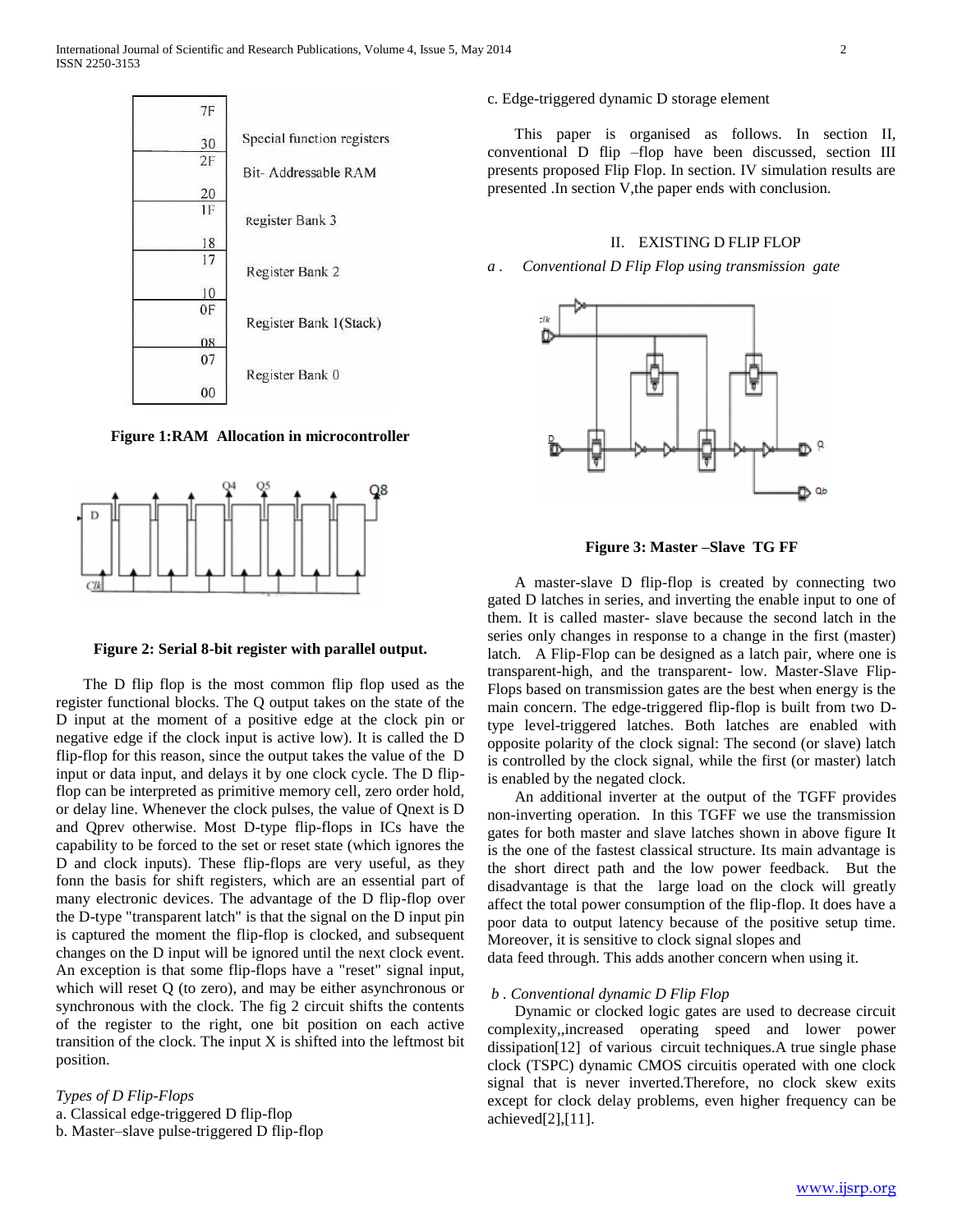International Journal of Scientific and Research Publications, Volume 4, Issue 5, May 2014 3 ISSN 2250-3153

 Figure 4 shows a TSPC D flip flop for high –speed operation introduced in[1],[4] [6] .In this flip flop the clocked switching transistors are placed closer to power /ground for higher speed[6].The state transition of the flip flop occurs at the rising edge of the *clk* .Figure 5( a) shows the operation :Q*b* becomes high along *clk* changing low to high with D=0,.In figure 5(a) the dotted lines are the conducting paths when *clk*=0



**Figure 4 : Conventional Dynamic D Flip Flop**

and the solid lines when  $clk =1$ . If D=0 and  $clk =0, MPS1, MP1$ and MPS2 are turned on and  $n_1, y_1$  and  $y_2$  become high .If the single  $clk$  changes low to high , the node  $y_2$  is discharged to low through MN2 and MNS1,making MP2 be on and Q*b* high.Figure  $5(b)$ , shows the case with clk change low to high and  $D=0$ making MP2 be on and Q*b* high and .Figure 5(b) shows the case with *clk* changes low to high and D=1 making Q*b* be low. The analysis is extended to other input combinations in the same manner.





(b) D=1,  $Clk=0 \rightarrow 1$ :  $Qb \rightarrow 0$ **Figure 5: Operation of the conventional dynamic D Flip-Flop**

### GLITCH AND CHARGE SHARING PROBLEM

 The main problem with the circuit is the charge sharing .charge sharing raises serious problems when D Flip flop is operating at lower frequency range and second problem is the glitch .It makes the flip-flops fall into the wrong state.Consider the circuit in fig.5(a )with  $clk=0$  and  $D=0$  ,where  $y_1$  and  $y_2$  are precharged to high voltage .If *clk* change from low to high,the node  $y_2$  is discharged to low after some delay.In other words,  $y_2$ remain high for a short time,in which MN3 and MNS2 are turned on and  $Qb$  may change to low. By discharging of  $y_2$ , then ,Q*b* returns to the correct state of high.A glitch may appear at Q*b* as indicted in(a) fig .6,

 Consider the circuit in fig. 5 to disscuss charge sharing effects when  $clk$  is low, the node  $y_2$  is always precharged high making MN3 on. The nodes, then,  $Qb$  and  $n_3$  may share their charges .The high level of Q*b* is somewhat lowered by sharing charges with low level on  $n_3$  as indicated(b) in fig6.

 Glitches induced by charge sharing among internal nodes as fig.6 with clk low and D high , both  $n_1$  and  $y_2$  are precharged to the  $V_{DD}$  level and  $y_1$  is discharged to ground , then clk changes to high making MNS2 turn on and Q*b* low. Here,*clk* is assumed high for a while and D changes high to low instantly .Then MN1 becomes off and MP1 turned on. Nodes  $n_1$  and  $y_1$  share their charges through MP1 making  $y_1$  rise above the threshold voltage of MN2. With *clk* high and MNS1on, the node y<sub>2</sub> discharges slowly,which leads MP2 to be turned on and Q*b* to rise to high.This is shown as (c) and (d) in fig.6.At the point (c),if *clk* changes low to high after D changes to low,there is no critical operation due to small amount of discharg at  $y_2$  and MP2 cannot be turned on. However the edge-triggered operation of the flip flop is prevented in the case that discharing time of  $y_2$  is long as shown at (d) in fig6.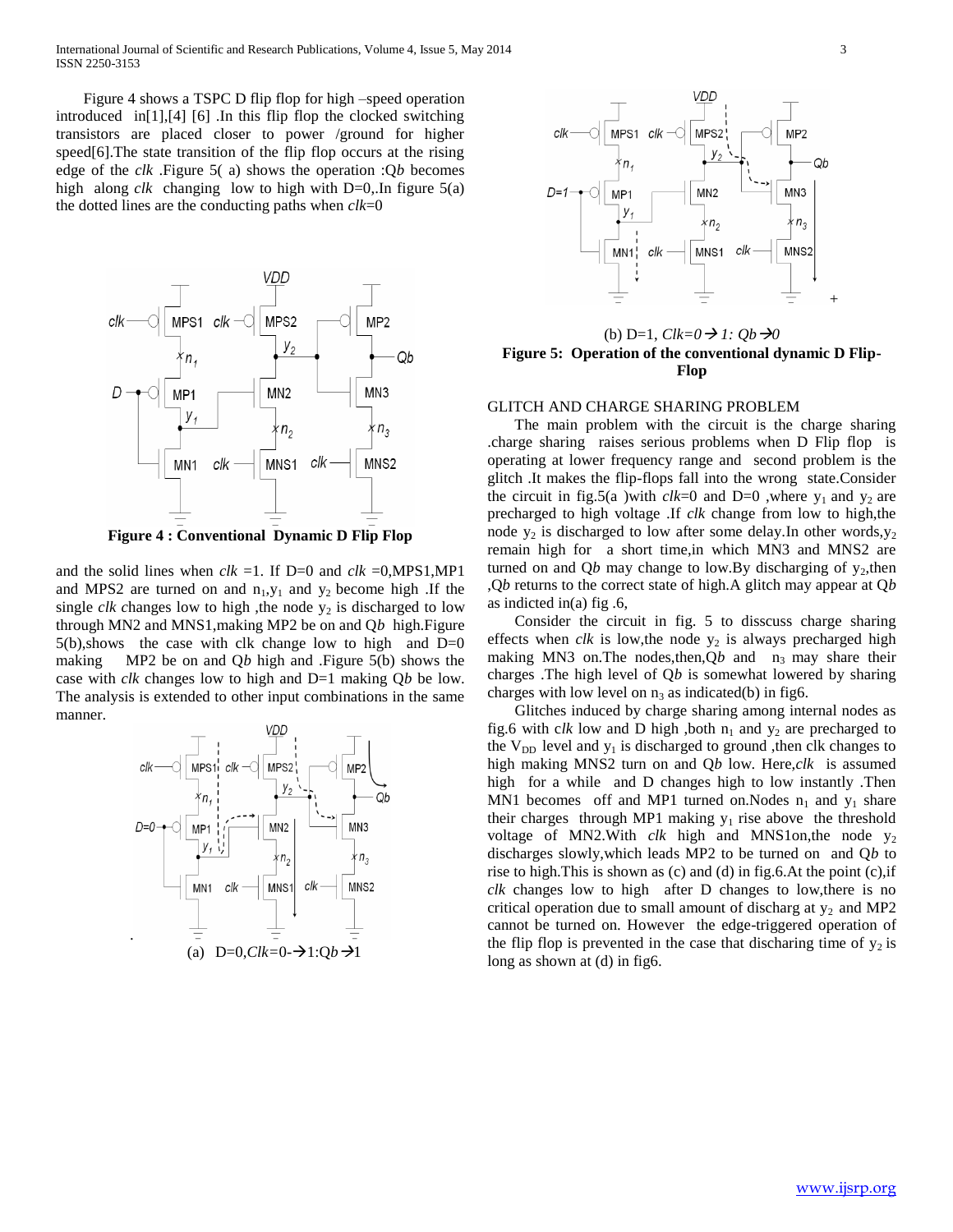

# III. PROPOSED DYNAMIC D FLIP FLOP

 Although above circuit uses only nine transistor but due to above drawbacks of the flip flop loses its edge triggered characteristics and fails to perform proper operation,so a new dynamic d flip flop is introduced which eliminates glitches and charing sharing problem and reducing number of transistor .



**Figure 7: circuit diagram of edge triggered D FF**

 Fig. 7, shows the design of a specialized single –phase edge triggered register.when *clk=0,* the input inverter is sampling the inverted D input on node X. The second (dynamic) inverter is in precharge mode, with M4 charging up node Y to  $V_{DD}$ . The third inverter is in the hold mode,since M7 and M8 are off. Therefore during the low phase of the clock ,the input of the final inverter holding its previous value and the output Q is stable.On the rising edge of the *clk* ,the dynamic inverter M4-M6 evaluates.If X is high on the rising edge,node Y discharges.The third inverter M8-M9 is on during the high phase , and the node value of Y is passed to the output Q.On the positive phase of clock,note that node X transitions to a low if the D input transition to a high level .Therefore,the input must kept stable till the value on node X before the rising edge of the clock propagates to Y.This represents the hold time of register .transistor sizing is critical for achieving correct functionalities in TPSC .The glitch problem can be corrected by resizing the pull down paths through

M5-M6 and M8-M9.This design of dynamic flip flop also enable simple resetting M10 since the reset operation can performed by simple discharging one or two internal nodes.

 An efficient functional alternative to a D flip-flop can be made with dynamic circuits (where information is stored in a capacitance) as long as it is clocked often enough; while not a true flip-flop, it is still called a flip-flop for its functional role. Edge-triggered D flip-flops are often implemented in integrated high-speed operations using dynamic logic. This means that the digital output is stored on parasitic device capacitance while the device is not transitioning.

#### IV. SIMULATION RESULTS

 The implementation of the 8 bit register is shown in figure.9.The register blocks are implemented in 180nm technology using the TENNER EDA design tools.



**Figure 8: Transmission gate D Flip Flop schematic**

 The figure 8 is the transmission gate D Flip Flop that is used as building block for the 8 bit serial register.Though it produces the good logic's but has a delay a major constraint that degrade the performance. But comparatively with the CMOS design has the less power consumption. The main drawback of this design is that the lack of capability that drive the large loads. So it was observed that in case of the 8bit register due to worst case of delay and weak driving capabilities the output is degraded. This effect is less in case of Edge triggered TSPC Dynamic D flip flop.

 Figure 9 and figure 10 shows the design and simulation of 1 bit TSPC Flip-Flop respectively. Figure 11 and 12 shows the design of 8 bit serial shift register using the TSPC D Flip-Flop and its simulation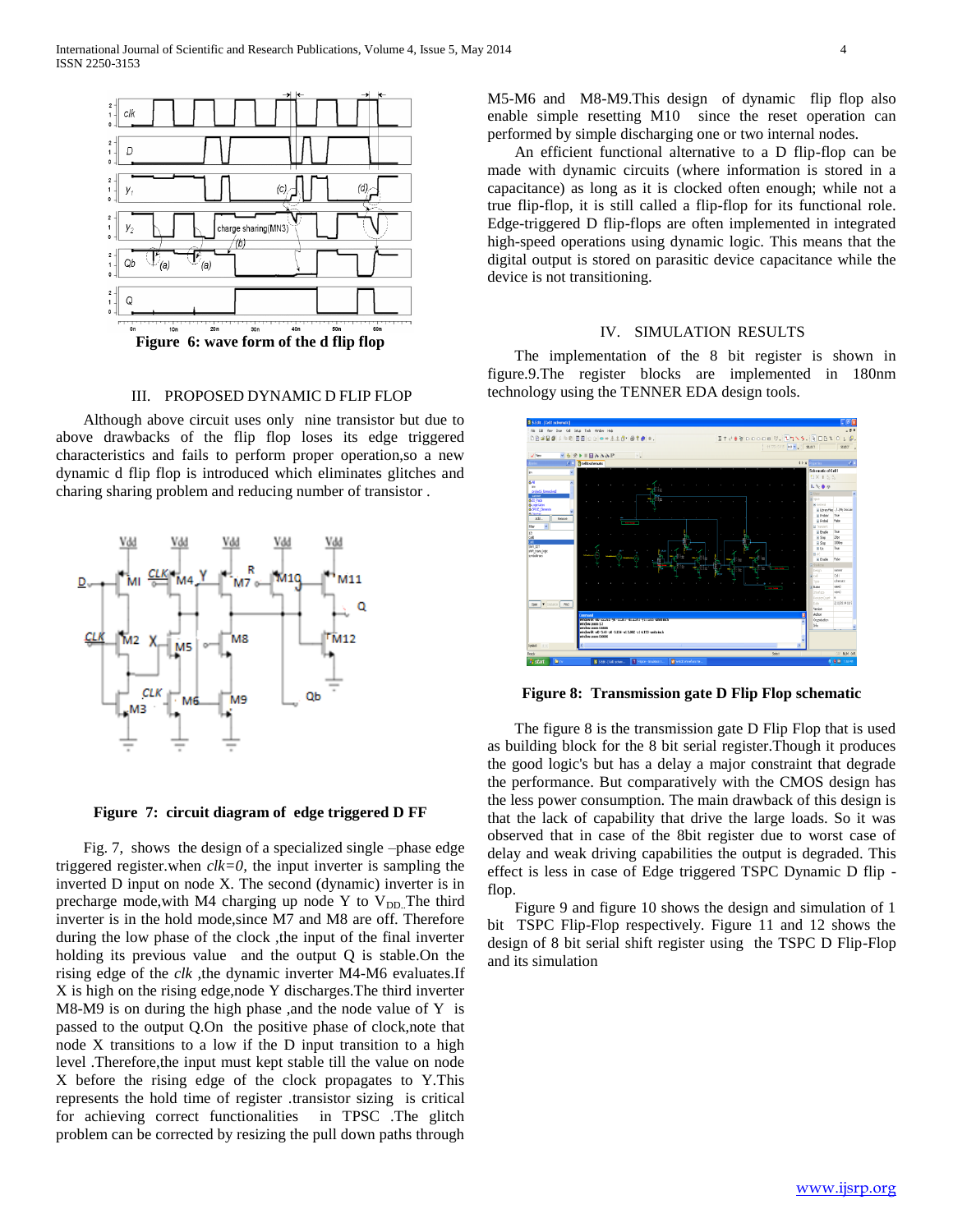International Journal of Scientific and Research Publications, Volume 4, Issue 5, May 2014 5 ISSN 2250-3153



**Figure 9 : design of Edge triggered TSPC D flip- flop**



**Figure 10: simulation of I bit TSPC D FF**



**Figure11: design of 8 bit TSPC shift register**



**Figure 12: Simulation wave form of 8 bit Edge trigged TSPC register**

# **Comparision of Flip-Flop design results**

 The comparison of delay and power of 8 bit serial register using TG (transmission Gate), 12T transistor circuits for different operating voltages are as follow

*a. Comparision between power consumption in 8 bit serial register.*

| Voltage(v) | Power(mw)<br>consumed<br>by<br><b>TGFF</b> | Power(mw)Consumed<br><b>TSPC FF</b><br>bv |
|------------|--------------------------------------------|-------------------------------------------|
| 2.5        | 1.045                                      | 0.248                                     |
| 2.8        | 1.583                                      | 0.895                                     |
| 31         | 2.147                                      | 0.998                                     |